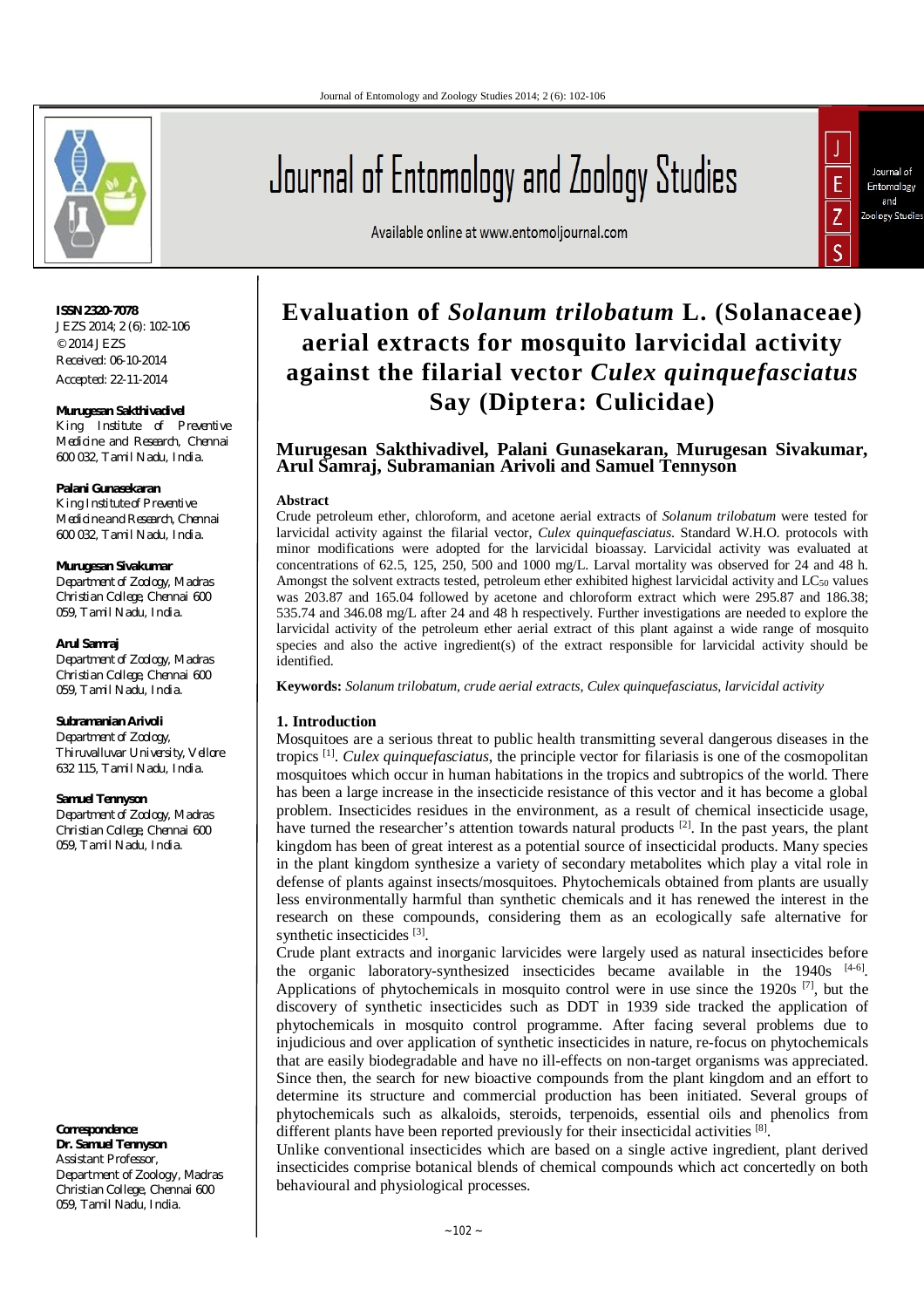Thus, there is a very little chance of pests developing resistance to such substances. Identifying bioinsecticides that are efficient, as well as being suitable and adaptive to ecological conditions, is imperative for continued effective vector control management. The botanicals have widespread insecticidal properties and will obviously work as a new weapon in the arsenal of synthetic insecticides and in future may act as suitable alternative products to fight against mosquito-borne diseases [9].

Crude plant materials and botanical derivatives had primary role for pest control in agriculture, veterinary and public health in ancient era. Chemically synthesized insecticides, due to their magical success replaced the popularity at intermediate time. Over and injudicious application of synthetic insecticides for long term causing various impairment of eco-system has renewed the importance of insecticides of green origin recently. Different plants contain different complex chemicals with unique biological activities. Literature provides a good volume of documents on efficacy of plant derived materials against different mosquitoes [8-19].

*Solanum trilobatum* grows as a climbing undershrub widely distributed in India and Sri Lanka<sup>[20, 21]</sup>. The plant is known as alarka in Sanskrit, alarkapatramu in Telugu, tuduvalai in Tamil and tutuvalam in Malayalam [21] . *Solanum trilobatum* is used in the field of folk medicine for treating all kinds of cough [21] diabetes, vomiting with blood and leprosy<sup>[22]</sup>. Besides these, it is also used to increase male fertility and also counter acts snake poison [23] . *Solanum trilobatum* possess pharmacological properties *viz*., antiasthmatic <sup>[24]</sup>, anticancer <sup>[25]</sup>, antioxidant <sup>[26]</sup>, antiinflamatory, antidiabetes, antimicrobial, analgesic, hepatoprotective  $^{[27-29]}$ , antiulcer  $^{[30]}$  and antidandruff  $^{[31]}$ . The plant is also rich in phytochemical constituent like alkaloids, phenolics, flavonoids, sterols, saponins and glycosides [30]. Further, the plant is reported for its mosquitocidal property which includes ovicidal activity against *Culex quinquefasciatus* and *Culex tritaeniorhynchus* [32] , larvicidal activity<sup>[33]</sup>, oviposition deterrent and skin repellent activity against *Anopheles stephensi* [32] . Recently, Premalatha *et al*. [34] reported the acetone, chloroform and methanol leaf extracts of *Solanum trilobatum* for its larvicidal, pupicidal and adult emergence inhibition properties against *Aedes aegypti*, *Culex quinquefasciatus* and *Anopheles stephensi*. Therefore, in the present investigation, the crude aerial extracts of *Solanum trilobatum* has been evaluated for its larvicidal activity against *Culex quinquefasciatus*.

# **2. Materials and Methods**

#### **2.1. Plant collection and extraction**

Mature aerial parts of *Solanum trilobatum* collected from places in and around Chennai, Tamil Nadu, India were brought to the laboratory, shade dried at room temperature and powdered. Dried and powdered aerial parts (1 Kg) was macerated sequentially with 3 L of petroleum ether, chloroform and acetone for a period of 96 h and filtered. The filtrate was then concentrated at reduced temperature on a rotary vacuum evaporator. The crude petroleum ether, chloroform and acetone aerial extracts thus obtained were lyophilized and a stock solution of 1,00,000 mg/L prepared by adding adequate volume of Tween 80 was refrigerated at 4  $^{0}$ C until testing for bioassay.

#### **2.2. Larvicidal bioassay**

Bioassay was carried out against laboratory reared *Culex quinquefasciatus* mosquitoes free of exposure to insecticides. Standard W.H.O. [35] protocol with minor modifications was adopted for the study. The tests were conducted in glass beakers. Mosquito immature particularly third instar larvae were obtained from laboratory colonized mosquitoes of F<sub>1</sub> generation. From the stock solutions, concentrations of 62.5, 125, 250, 500 and 1000 mg/L was prepared. Ten healthy larvae were released into each 250 mL glass beaker containing 200 mL of water and test concentration. Larval mortality was observed for 24 and 48h after treatment. Larvae were considered dead when they showed no signs of movement when provoked on their respiratory siphon by a needle. A total of three trials with three replicates per trial for each concentration were carried out. Controls were run simultaneously. Treated control was prepared by the addition of Tween 80 to distilled water. Distilled water served as control. The larval per cent mortality was calculated and when control mortality ranged from 5-20% it was corrected using Abbott's formula<sup>[36]</sup>. SPSS 11.5 version package was used for determination of  $LC_{50}$  and  $LC_{90}$  values <sup>[37]</sup>. One way ANOVA followed by Duncan multiple range test (DMRT) was performed to determine the difference in larval mortality between concentrations.

#### **3. Results**

The results of *Culex quinquefasciatus* larval mortality tested against *Solanum trilobatum* crude petroleum ether, chloroform and acetone aerial extracts are presented in Table 1 and 2. No larval mortality was observed in treated and untreated control after 24 and 48 h. The results of the present study revealed that among the solvent extracts tested, petroleum ether exhibited highest larvicidal activity and LC<sub>50</sub> values was 203.87 and 165.04 followed by acetone and chloroform extract which were 295.87 and 186.38; 535.74 and 346.08 mg/L after 24 and 48 h respectively (Table 3). Further, one hundred per cent larval mortality was observed at 1000 mg/L in all the extracts after 24 h exposure and at 500 mg/L in petroleum ether extract only after 48 h.

**Table 1:** Larval mortality of *Culex quinquefasciatus* against crude aerial extracts of *Solanum trilobatum* at 24 h

| <b>Solvents</b>   | Concentration (mg/L)     |                        |                         |                   |                            |                            |                             |
|-------------------|--------------------------|------------------------|-------------------------|-------------------|----------------------------|----------------------------|-----------------------------|
|                   | <b>Untreated control</b> | <b>Treated control</b> | 62.5                    | 125               | 250                        | 500                        | 1000                        |
| Petroleum ether   | $0.00 + 0.00^a$          | $0.00 + 0.00^a$        | $1.33 \pm 0.57^{\rm b}$ | $4.66 \pm 0.57$ ° | $6.33 + 0.57$ <sup>d</sup> | $9.66 + 0.57$ <sup>e</sup> | $10.00 + 0.00^e$            |
|                   | (0.0)                    | (0.0)                  | (13.3)                  | (46.6)            | (63.3)                     | (96.6)                     | (100.0)                     |
| <b>Chloroform</b> | $0.00 + 0.00^a$          | $0.00 + 0.00^a$        | $0.00 \pm 0.00^a$       | $1.33 + 0.57^b$   | $3.66 + 0.57$ °            | $4.33 + 0.57$ <sup>d</sup> | $9.00 + 1.00^e$             |
|                   | (0.0)                    | (0.0)                  | (0.0)                   | (13.3)            | (36.6)                     | (43.3)                     | (90.0)                      |
| Acetone           | $0.00 + 0.00^a$          | $0.00 + 0.00^a$        | $1.66 \pm 0.57^{\rm b}$ | $3.66 \pm 0.57$ ° | $5.33 + 0.57$ <sup>d</sup> | $7.33 + 1.52$ <sup>e</sup> | $10.00 + 0.00$ <sup>f</sup> |
|                   | (0.0)                    | (0.0)                  | (16.6)                  | (36.6)            | (53.3)                     | (73.3)                     | (100.0)                     |

Values are mean of the three replicates of three trials ±standard deviation. Figures in parenthesis denote per cent larval mortality. Different superscript alphabets within same row indicate statistical significant difference at P <0.05 level by one way ANOVA followed by DMRT.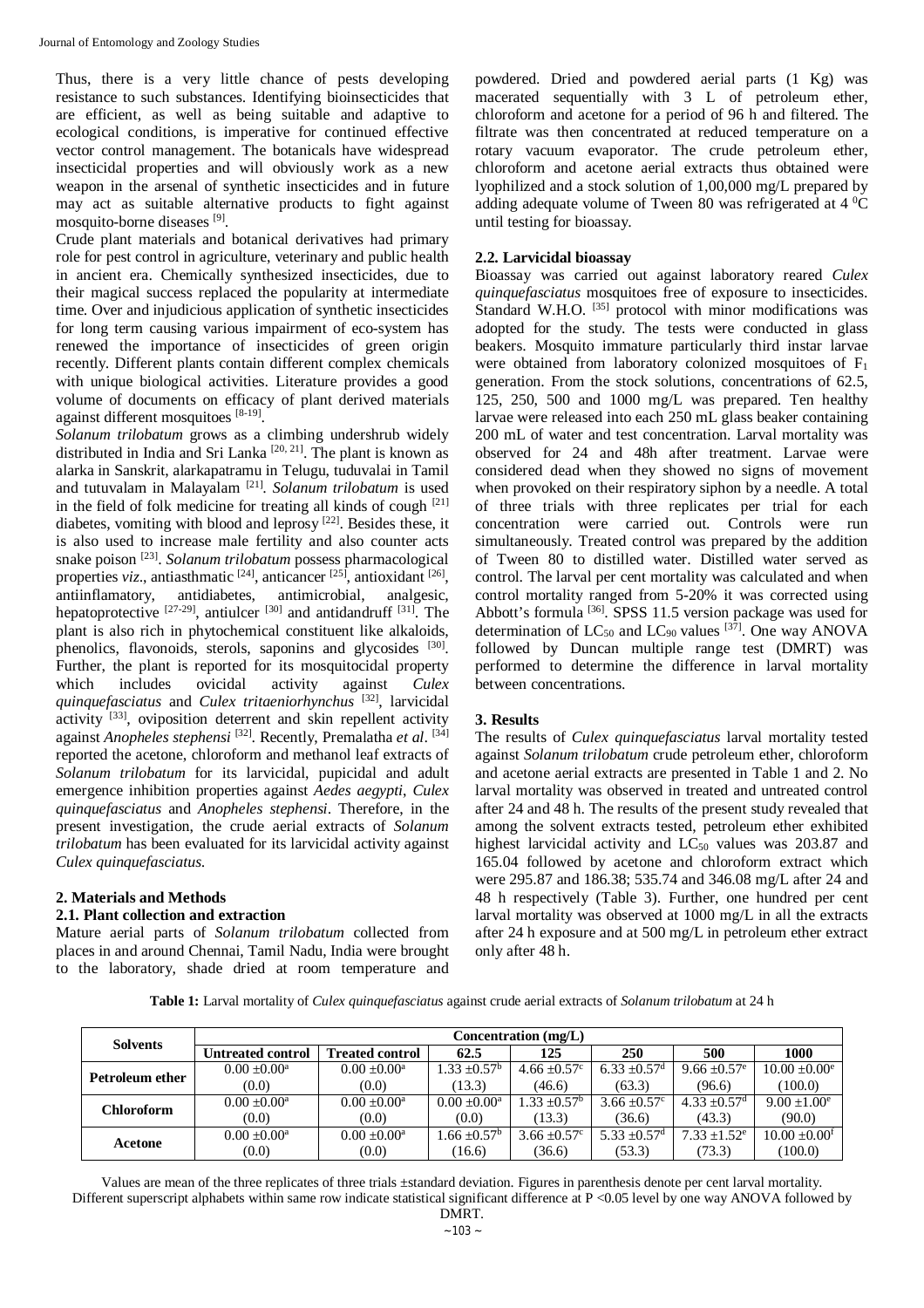| <b>Solvents</b>   | Concentration (mg/L)     |                        |                              |                        |                              |                              |                             |
|-------------------|--------------------------|------------------------|------------------------------|------------------------|------------------------------|------------------------------|-----------------------------|
|                   | <b>Untreated control</b> | <b>Treated control</b> | 62.5                         | 125                    | 250                          | 500                          | 1000                        |
| Petroleum ether   | $0.00 + 0.00^a$          | $0.00 + 0.00^a$        | $2.00 \pm 0.00^b$            | $5.33 \pm 0.57$ °      | $7.00 \pm 0.00$ <sup>d</sup> | $10.00 \pm 0.00^e$           | $10.00 + 0.00$ <sup>e</sup> |
|                   | (0.0)                    | (0.0)                  | (20.0)                       | (53.3)                 | (70.0)                       | (100.0)                      | (100.0)                     |
| <b>Chloroform</b> | $0.00 + 0.00^a$          | $0.00 \pm 0.00^a$      | $0.66 \pm 0.57$ <sup>a</sup> | .66 $\pm 0.57^{\rm b}$ | $4.66 \pm 0.57$ °            | $7.00 \pm 1.00$ <sup>d</sup> | $10.00 \pm 0.00^e$          |
|                   | (0.0)                    | (0.0)                  | (6.6)                        | 16.6)                  | (46.6)                       | (70.0)                       | (100.0)                     |
| Acetone           | $0.00 + 0.00^a$          | $0.00 + 0.00^a$        | $2.33 \pm 0.57^{\rm b}$      | $5.33 + 0.57$ °        | $7.33 + 0.57$ <sup>d</sup>   | $9.33 + 1.52$ <sup>e</sup>   | $10.00 + 0.00^e$            |
|                   | (0.0)                    | (0.0)                  | (23.3)                       | (53.3)                 | (73.3)                       | (93.3)                       | (100.0)                     |

Values are mean of the three replicates of three trials ±standard deviation. Figures in parenthesis denote per cent larval mortality. Different superscript alphabets within same row indicate statistical significant difference at P <0.05 level by one way ANOVA followed by DMRT.

| <b>Table 3:</b> Probit analysis of larvicidal efficacy of crude aerial extracts |  |
|---------------------------------------------------------------------------------|--|
| of Solanum trilobatum against Culex quinquefasciatus                            |  |

|                   | $LC_{50}$ (mg/L) |        | $LC_{90}$ (mg/L) |        |  |
|-------------------|------------------|--------|------------------|--------|--|
| <b>Solvents</b>   | 24h              | 48 h   | 24h              | 48 h   |  |
| Petroleum ether   | 203.87           | 165.04 | 360.96           | 293.48 |  |
| <b>Chloroform</b> | 535.74           | 346.08 | 931.56           | 595.57 |  |
| Acetone           | 295.87           | 186.38 | 571.23           | 366.49 |  |

# **4. Discussion**

Vector-borne diseases caused by mosquitoes have become a global health problem. A review of botanical phytochemicals with mosquitocidal potential has been published [8], demonstrating identification of novel effective mosquitocidal from botanicals containing active phytochemicals. Phytochemicals obtained from plants with proven mosquito control potential can be used as an alternative to synthetic potential insecticides or along with other insecticides under the integrated vector control. Botanicals have widespread insecticidal properties and will obviously work as a new weapon in the arsenal of synthetic insecticides and in future may act as suitable alternative product to fight against mosquito-borne diseases [9].

One of the earliest reports on the use of plant extracts against mosquito larvae is credited to Campbell *et al.* [38] who found the plant alkaloids like nicotine, anabasine, methyl anabasine and lupinie extract from *Anabasis aphylla* killed larvae of *Culex pipiens, Culex territans* and *Culex quinquefasciatus*. Screening of botanical material if attempted, the solvents for phytochemical extractions should be carefully selected because different solvent types can significantly affect the potency of extracted plant compounds [39]. A converse relationship is said to exist between extract effectiveness and solvent polarity where efficacy increases with decreasing polarity [40] . In the present study, the larvicidal activity of *Solanum trilobatum* crude aerial extracts was studied against *Culex quinquefasciatus*. The petroleum ether aerial extract was found to be the effective and  $LC_{50}$  value was 203.87 and 165.04 followed by acetone and chloroform which were 295.87 and 186.38; 535.74 and 346.08 mg/L after 24 and 48h respectively. The results of the present study were comparable with the reports of earlier studies.

The acetone, chloroform and methanol leaf extracts of *Solanum trilobatum* exhibited larvicidal activity against *Aedes aegypti*, *Culex quinquefasciatus* and *Anopheles stephensi* with LC<sub>50</sub> values of 125.67, 125.87 and 125.43; 123.50, 121.06 and 122.77; 121.99, 119.52 and 116.64 ppm respectively after 24 h exposure [34] . The petroleum ether stem extract of *Euphorbia hirta* was effective against the larvae of *Culex* quinquefasciatus and LC<sub>50</sub> was 424.94 ppm [41]. Rajmohan and

Ramaswamy [42] reported the acetone extract of *Ageratina adenophora* twigs to be effective against the larvae of *Culex* quinquefasciatus (LC<sub>50</sub> 227.20 ppm). Arivoli and Samuel [43] reported that the ethyl acetate leaf extract of *Strychnos nuxvomica* was effective against the larvae of *Culex quinquefasciatus* and LC<sub>50</sub> values were 222.28 and 146.99 ppm after 24 and 48 h. The dichloromethane extract of *Citrullus colocynthis* whole plant provided hundred per cent mortality and  $LC_{50}$  value was 240.36 ppm  $^{[44]}$  and diethyl ether extract of *Abutilon indicum* leaf exhibited a  $LC_{50}$  value of 395.90 ppm [45] and the hexane extract of *Hyptis suaveolens* aerial parts a  $LC_{50}$  value of 203.37 ppm  $^{[46]}$  after 24 h of exposure against the third instar larvae of *Culex quinquefasciatus*. The acetonic leaf extract of *Ocimum sanctum* exhibited LC<sub>50</sub> 592.60 ppm against *Culex quinquefasciatus* [47] . The toxicity to the third instar larvae of *Culex quinquefasciatus* by methanolic leaf extract of *Momordica charantia*, *Trichosanthes anguina* and *Luffa acutangula* showed  $LC_{50}$  values of 465.85, 567.81 and 839.81 ppm, respectively  $^{[48]}$ .

Vector control is one of the most powerful weapons in the process of managing vector populations so as to reduce/interrupt the transmission of disease. As a result, vector control remains considered to be a cornerstone in the vectorborne disease control program due to lack of reliable vaccine, drug resistance parasites and insecticide resistance of insect vectors <sup>[49]</sup>. Plants and plant parts have provided a good source of inspiration for novel drug compounds, as plant derived drugs have made large contribution to human health. The use of plant extracts, as well as other alternative forms of medical treatment, are enjoying great popularity since the late 1990s [50]. Different parts of plants contain a complex of chemicals with unique biological activity [51]. Preliminary screening is a good approach to evaluate the potential larvicidal activity of plants<sup>[17, 52]</sup> and the activity of crude plant extracts subjected further to partial purification with respective solvent washed fraction is often distributed to the complex mixture of active compounds <a>[53]</a>. Natural product research using botanicals are progressively going on to identify novel bio-potency compounds to replace environmentally hazardous synthetic pesticides. Further studies on the screening, isolation and purification of bioactive phytochemical constituents/compounds followed by in-depth laboratory and field bioassays are needed as the present study shows that there is scope to use *Solanum trilobatum* petroleum ether aerial extracts to control the immature stages of vector mosquitoes.

# **5. Acknowledgements**

Authors thank the Director, King Institute of Preventive Medicine and Research for the facilities provided.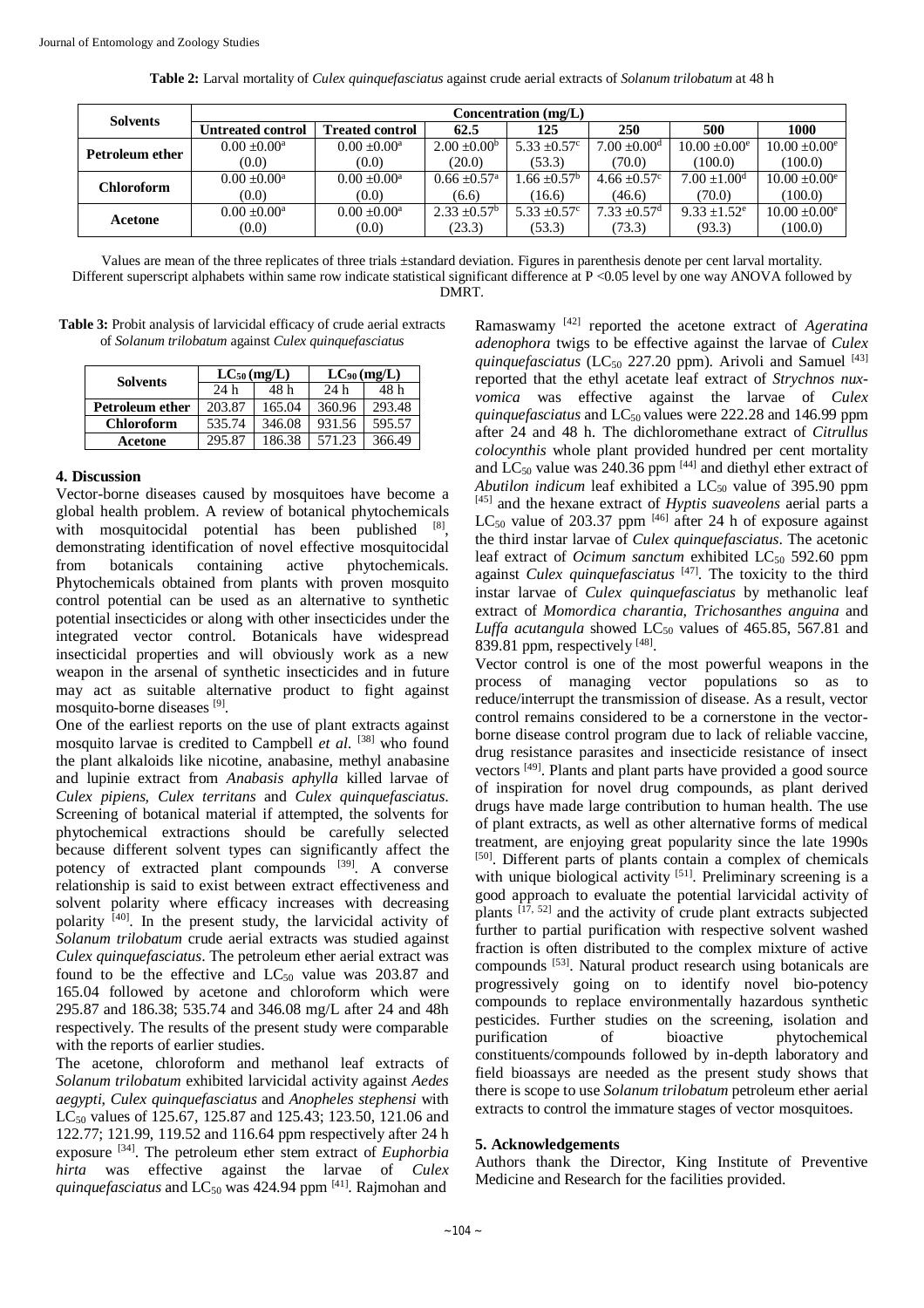### **6. References**

- 1. W.H.O. Malaria fact sheets No. 94. WHO Report, 2010.
- 2. Murty US, Jamil K. Effect of South Indian vetiver oil (*Vetiveria zizanioides* (L) Nash) against the immatures of *Culex quinquefasciatus* Say (Diptera: Culicidae). Journal of Entomology 1987; 2(1):8-9.
- 3. Isman M. Botanical insecticides, deterrents and repellents in modern agriculture and an increasingly regulated world. Annual Review of Entomology 2006; 55:45-66.
- 4. Balandrin MF, Klocke JA, Wurtele ES, Bollinger WH. Natural plant chemicals: Sources of industrial and medicinal materials. Science 1985; 228:1154-60.
- 5. Rawls RL. Experts probe issues: Chemistry of lightactivated pesticides. Chemical and Engineering News 1986; 22:21-24.
- 6. Rozendaal JA. Vector control methods for use by individuals and communities. Geneva: World Health Organization 1997; 412.
- 7. Shahi M, Hanafi-Bojd AA, Iranshahi M, Vatandoost H, Hanafi-Bojd MY. Larvicidal efficacy of latex and extract of *Calotropis procera* (Gentianales: Asclepiadaceae) against *Culex quinquefasciatus* and *Anopheles stephensi* (Diptera: Culicidae). Journal of Vector Borne Diseases 2010; 47:185-8.
- 8. Shaalan EAS, Canyonb D, Younesc MWF, Abdel-Wahaba H, Mansoura AH. A review of botanical phytochemicals with mosquitocidal potential. Environment International 2005; 3:1149-66.
- 9. Ghosh A, Chowdhury N, Chandra G. Plant extracts as potential mosquito larvicides. Indian Journal of Medical Research 2012; 135(5):581-598.
- 10. Sukumar K, Perich MJ, Boober LR. Botanical derivatives in mosquito control: A review. Journal of the American Mosquito Control Association 1991; 30:122-124.
- 11. Ghosh A, Chowdhury N, Chandra G. Laboratory evaluation of a phytosteroid compound of mature leaves of Day Jasmine (Solanaceae: Solanales) against larvae of *Culex quinquefasciatus* (Diptera: Culicidae) and nontarget organisms. Parasitology Research 2008; 103(2):271-277.
- 12. Singha S, Adhikari U, Chandra G. Smoke repellency and mosquito larvicidal potentiality of *Mesua ferrea* L*.* leaf extract against filarial vector *Culex quinquefasciatus* Say. Asian Pacific Journal of Tropical Biomedicine 2011; 1(Suppl 1):S119-S123.
- 13. Adhikari U, Chandra G. Laboratory evaluation of ethyl acetate and chloroform: methanol  $(1:1 \text{ v/v})$  extract of *Swietenia mahagoni* leaf against Japanese encephalitis vector *Culex vishuni* group. Asian Pacific Journal of Tropical Disease 2012; 2(6):451-455.
- 14. Arivoli S, Ravindran KJ, Samuel T. Larvicidal efficacy of plant extracts against the malarial vector *Anopheles stephensi* Liston (Diptera: Culicidae). World Journal of Medical Sciences 2012; 7(2):77-80.
- 15. Kovendan K, Murugan K, Vincent S, Barnard DR. Studies on larvicidal and pupicidal activity of *Leucas aspera* Willd. (Lamiaceae) and bacterial insecticide, *Bacillus sphaericus*, against malarial vector, *Anopheles stephensi* Liston. (Diptera: Culicidae). Parasitology Research 2012; 110(1):195-203.
- 16. Samuel T, Ravindran KJ, Arivoli S. Bioefficacy of botanical insecticides against the dengue and chikungunya vector *Aedes aegypti* (L.) (Diptera: Culicidae). Asian Pacific Journal of Tropical Biomedicine 2012; 2:S1842- S1844.
- 17. Samuel T, Ravindran KJ, Arivoli S. Screening of twenty five plant extracts for larvicidal activity against *Culex quinquefasciatus* Say (Diptera: Culicidae). Asian Pacific Journal of Tropical Biomedicine 2012; 2:S1130-S1134.
- 18. Sakthivadivel M, Gunasekaran P, Therasa JA, Samraj DA, Arivoli S, Samuel T. Larvicidal activity of *Wrightia tinctoria* R. BR. (Apocynaceae) fruit and leaf extracts against the filarial vector *Culex quinquefasciatus* Say (Diptera: Culicidae). Asian Pacific Journal of Tropical Disease 2014; 4(1):S373-S377.
- 19. Sakthivadivel M, Gunasekaran P, Jothis M, Samraj A, Arivoli S, Samuel T. Evaluation of larvicidal efficacy of *Cleome viscosa* L. (Capparaceae) aerial extracts against *Culex quinquefasciatus* Say (Diptera: Culicidae). Asian Pacific Journal of Tropical Disease 2014; 4(Suppl 2): S795-S798.
- 20. Pandurangan A, Khosa RL, Hemalatha S. Evaluation of anti-inflammatory activity of the leaf extracts of *Solanum trilobatum.* Journal of Pharmacuetical Science and Research 2009; 1(1):16-21.
- 21. Mihira V, Ramana KV, Ramakrishna S, Kumar P. Evaluation of antimicrobial activity of *Solanum trilobatum* Linn*.* roots. Research Journal of Pharmaceutical Biology and chemical sciences 2011.
- 22. Doss A, Palaniswamy M, Angayarkanni J, Dhanabalan R. Antidiabetic activity of water extract of *Solanum trilobatum* (Linn) in alloxan-induced diabetes in rats. African Journal of Biotechnology 2011; 8(20):5562-5564.
- 23. Govindhan S, Viswanathan S, Viyasekaran V, Alagappan R. Clinical efficacy of *Solanum xanthocarpum* and *Solanum trilobatum* in bronchial asthma. International Journal of Phytotherapy Research 2004; 18(10):805-809.
- 24. Govindan S, Viswanathan S, Vijayasekaran V, Alagappan R. Pilot study on the clinical efficacy of *Solanum xanthocarpum* and *Solanum trilobatum* in bronchial asthma. Journal of Ethnopharmacology 1999; 66:205-210.
- 25. Mohanan PV, Devi KS. Toxicological evaluation of *Solanum trilobatum*. Cancer Letter 1997; 1127:135-40.
- 26. Shahjahan M, Vani G, Shyamaladevi CS. Effect of *Solanum trilobatum* on the antioxidant status during diethyl nitrosamine induced and phenobarbital promoted hepatocarcinogenesis in rat. Chemico-Biological Interactions 2005; 156(2-3):113-123.
- 27. Shahjahan M, Sabitha KE, Devi MR, Shyamala CS. Effect of medicinal plants on tumurogenesis. Indian Journal of Medical Research 2004; 123:23-27.
- 28. Emmanuel S, Ignacimuthu S, Perumalsamy R, Amalraj T. Anti-inflammatory activity of *Solanum trilobatum.* Fitoterapia 2006; 77:611-612.
- 29. Pandurangan A, Khosa RL, Hemalatha S, Iranian J. Evaluation of anti-inflammatory and analgesic activity of root extract of *Solanum trilobatum* Linn. Indian Journal of Pharmaceutical Research 2008; 7:217-221.
- 30. Amir M, Kumar S. Possible industrial application of genus *Solanum* in twenty first century- A review. Journal of Scientific India Research 2004; 63:116-124.
- 31. Pant G, Nayak NR, Prasuna G. Enhancement of antidandruff activity of shampoo by biosynthesized silver nanoparticles from *Solanum trilobatum* plant leaf. Journal of Nanoscience and Nanotechnology 2013; 3:431-439.
- 32. Rajkumar S, Jebanesan A. Ovicidal activity of *Solanum trilobatum* Linn (Solanaceae) leaf extract against *Culex quinquefasciatus* Say and *Culex tritaeniorhynchus* Giles (Diptera: Culicidae). International Journal of Tropical